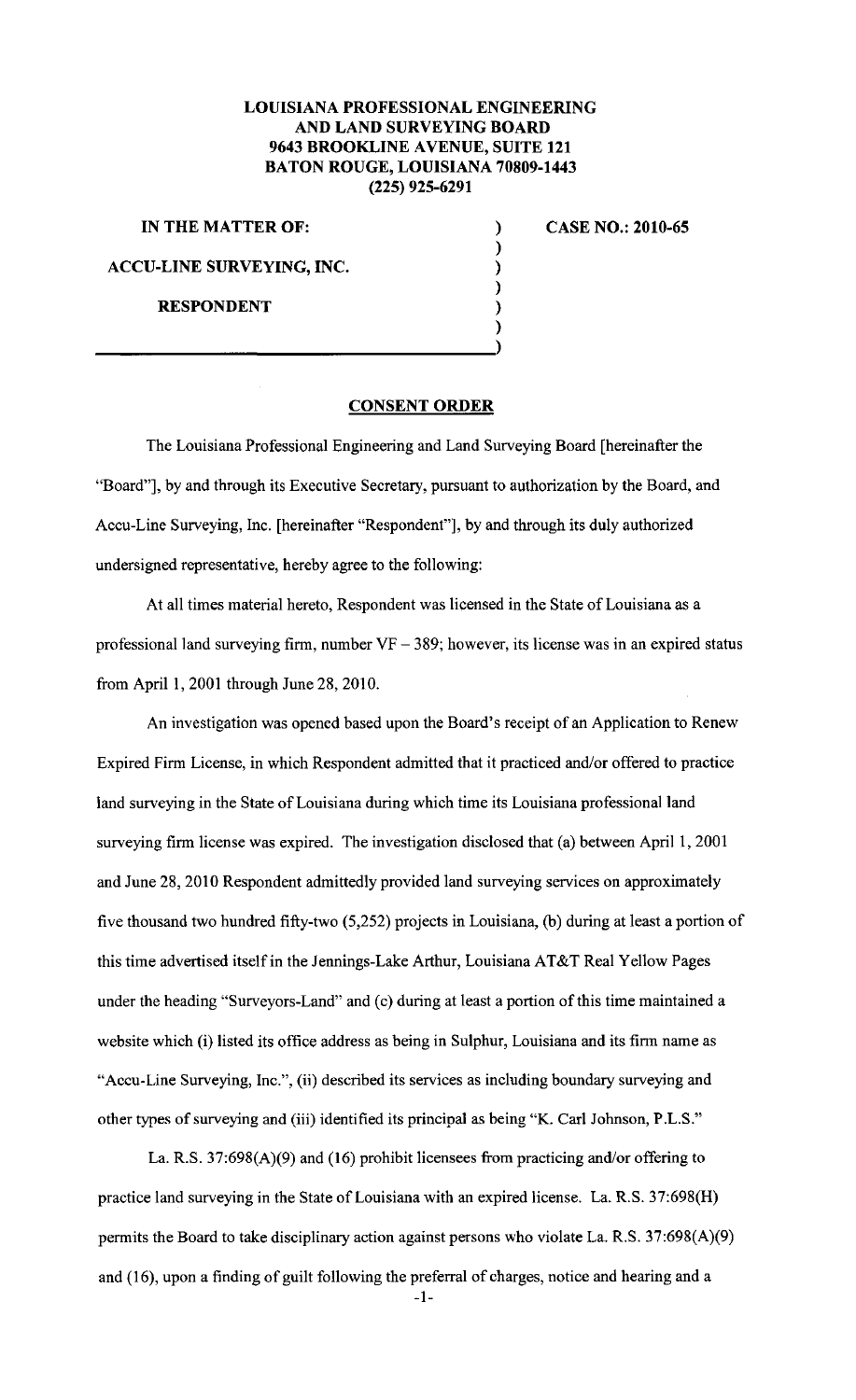majority vote of its entire membership authorized to participate in the proceeding. La. R.S.  $37:698(A)(9)$  and  $(16)$  and  $37:698(H)$  were in effect at all times material hereto.

It is undisputed that Respondent's license to practice and/or offer to practice land surveying in Louisiana was expired from April 1, 2001 through June 28, 2010 and that during this time period Respondent practiced and/or offered to practice land surveying in Louisiana.

By letter dated August 30, 2010, the Board gave notice to Respondent that it was considering the preferral of charges against Respondent on the grounds that it may have violated La. R.S. 37:698(A)(9)and (16), relative to practicing and/or offering to practice land surveying in the State of Louisiana with an expired license.

Wishing to dispense with the need for further disciplinary action and to conclude the instant proceeding without further delay and expense, for the purpose of this proceeding only, Respondent and the Board do hereby enter into this Consent Order, in which Respondent of its own free will consents to the issuance of a Consent Order by the Board, wherein Respondent agrees to (a) pay a fine of five thousand (\$5,000.00) dollars, (b) pay administrative costs of one hundred fifty-eight and 74/100 (\$158.74) dollars, (c) pay past unpaid renewal fees of eight hundred twenty-five (\$825.00) dollars, (d) have its supervising professional successfully complete the Board's online Louisiana Laws and Rules Examination, and (e) the publishing of this Consent Order on the Board's website and a summary of this matter in the Board's official journal, the Louisiana Engineer and Surveyor Journal, and the reporting of this matter to the National Council of Examiners for Engineering and Surveying (NCEES), identifying Respondent by name.

Respondent admits to violations of the referenced laws and/or rules regarding the practicing of and/or offering to practice land surveying in the State of Louisiana with an expired license. Respondent acknowledges awareness of said laws and/or rules and states that it will comply with all applicable laws and rules henceforth. Respondent has been advised of its right to be represented by counsel before the Board and/or to appear at any hearing personally or by counsel and present witnesses and evidence in its own behalf, and it hereby waives this right and its right to appeal; and it states affirmatively that it has been afforded all administrative remedies due it under the law.

-2-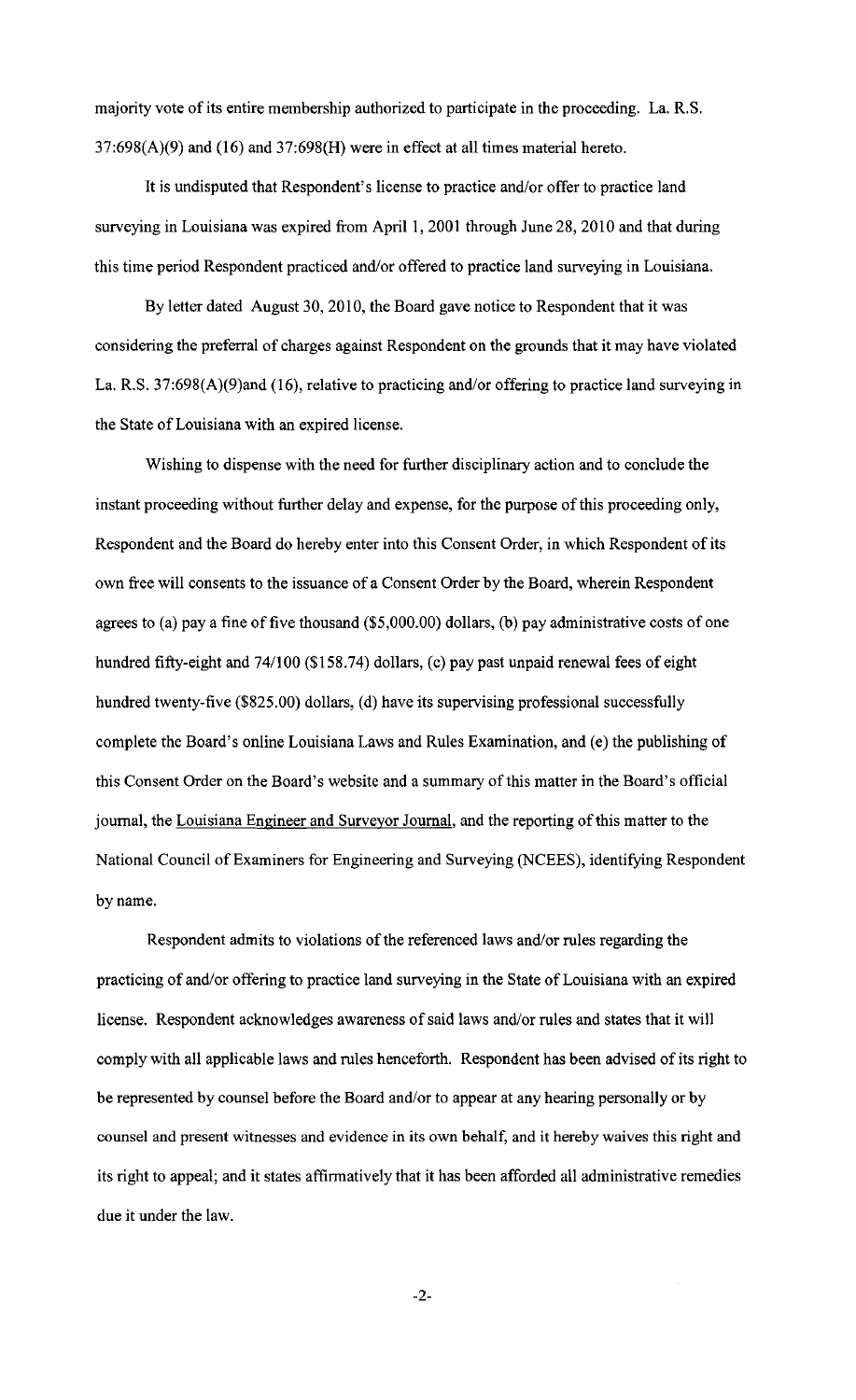Therefore, in consideration of the foregoing and by signing this Consent Order, Respondent does hereby waive its right to a hearing before the Board, to the presenting of evidence and witnesses in its behalf, to Findings of Fact and Conclusions of Law in this case, and to judicial review of this Consent Order.

Respondent hereby represents (a) that it fully understands the meaning and intent of this Consent Order, including but not limited to its final and binding effect, (b) that it has voluntarily entered into this Consent Order and that no other promise or agreement of any kind has been made to or with it by any person whatsoever to cause the execution of this instrument and (c) that the sanctions set forth in this Consent Order do not prevent the Board from taking further disciplinary or enforcement action against Respondent on matters not specifically addressed in this Consent Order.

WHEREFORE, the Louisiana Professional Engineering and Land Surveying Board and Respondent agree that:

1. Respondent shall pay a fine of five thousand (\$5,000.00) dollars, which shall be tendered to the Board by certified check payable to the Board, due upon the signing of this Consent Order; and

2. Respondent shall pay administrative costs of one hundred fifty-eight and 74/100 (\$158.74) dollars, which shall be tendered to the Board by certified check payable to the Board, due upon the signing of this Consent Order; and

3. Respondent shall pay past unpaid renewal fees of eight hundred twenty-five (\$825.00) dollars, which shall be tendered to the Board by certified check payable to the Board, due upon the signing of this Consent Order; and

4. Respondent shall have its supervising professional successfully complete the Board's online Louisiana Laws and Rules Examination with a score of 90% or higher and return it to the Board within sixty (60) days of the effective date of this Consent Order; and

5. This Consent Order shall be published on the Board's website and a summary of this matter shall be printed in the official journal of the Board, the Louisiana Engineer and Surveyor Journal, and reported to the National Council of Examiners for Engineering and Surveying (NCEES), identifying Respondent by name; and

-3-